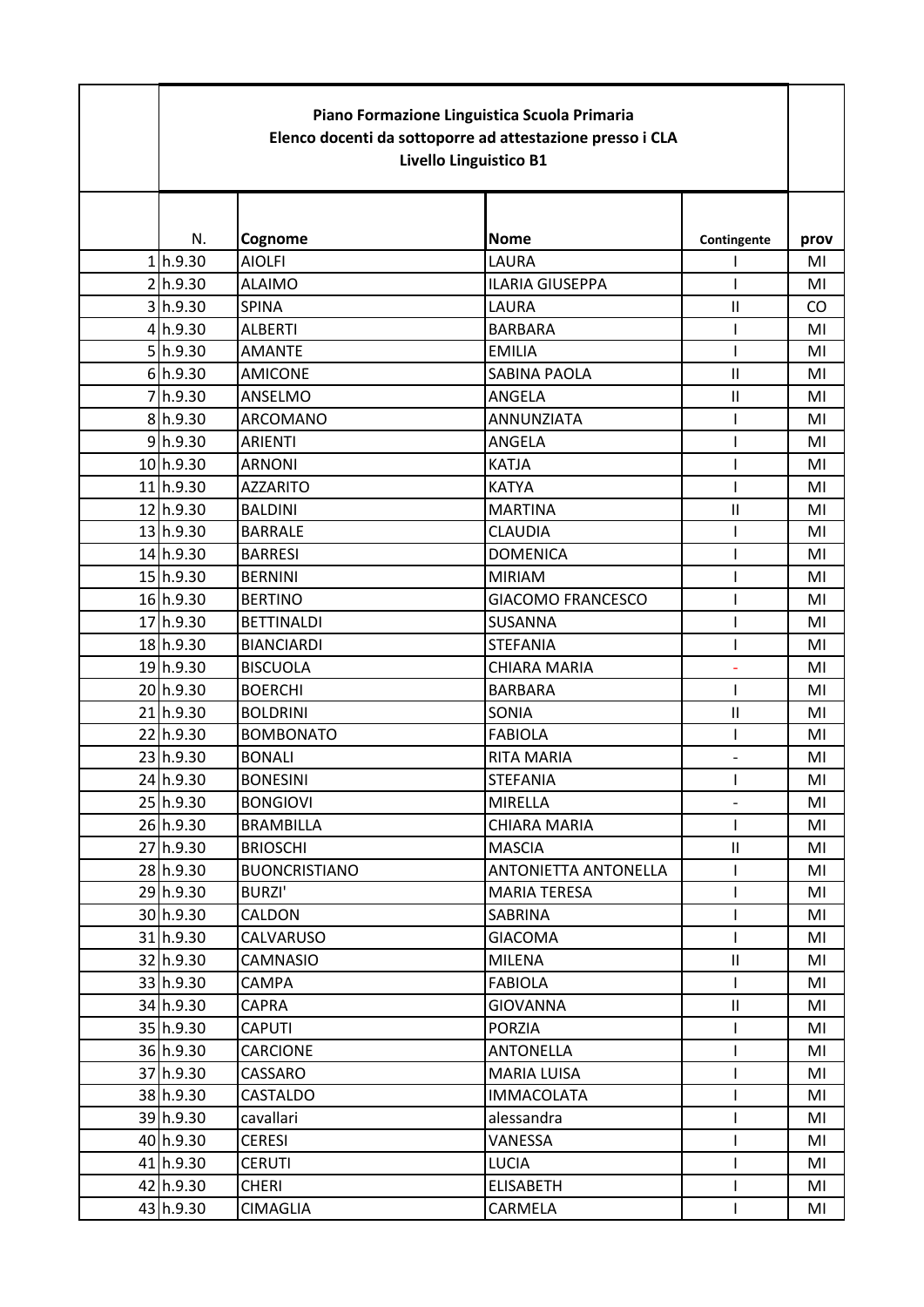| 44 h.9.30              | <b>CIRIELLO</b>        | <b>PATRIZIA</b>        | $\sf II$                   | MI |
|------------------------|------------------------|------------------------|----------------------------|----|
| 45 h.9.30              | <b>CITTERIO</b>        | <b>ROBERTA</b>         | L                          | MI |
| 46 h.9.30              | <b>COLCIAGO</b>        | <b>ELENA MARIA</b>     | $\sf II$                   | MI |
| 47 h.9.30              | Colombo                | Morena Angela          | $\sf II$                   | MI |
| 48 h.9.30              | COLOMBO                | PIERA ANGELA           |                            | MI |
| 49 h.9.30              | COLOMBO                | LAURA                  | I                          | MI |
| 50 h.9.30              | <b>COLOMBO</b>         | LUISA ALMA             | $\sf II$                   | MI |
| $51$ h.9.30            | COLOMBO                | <b>ANTONELLA</b>       | $\overline{\phantom{0}}$   | MI |
| 52h.9.30               | <b>COLONNA</b>         | LETIZIA                | ı                          | MI |
| 53 h.9.30              | <b>COMINOLI</b>        | <b>FEDERICA</b>        | I                          | MI |
| 54 h.9.30              | <b>CONCETTA</b>        | CALAMUNCI              | ı                          | MI |
| 55 h.9.30              | <b>CONFALONIERI</b>    | SARA                   | ı                          | MI |
| 56 h.9.30              | <b>CONSONNI</b>        | <b>ELISA</b>           | I                          | MI |
| 57 h.9.30              | <b>CORVINO</b>         | PANTALEA ANTONIETTA    | $\ensuremath{\mathsf{II}}$ | MI |
| 58 h.9.30              | CRAPANZANO             | <b>PAOLA</b>           | $\ensuremath{\mathsf{II}}$ | MI |
| 59 h.9.30              | <b>CROTTI</b>          | <b>FEDERICA</b>        | $\mathbf{II}$              | MI |
| 60 h.9.30              | <b>CUNEO</b>           | <b>MARINA</b>          | $\sf II$                   | MI |
| $61$ h.9.30            | <b>CUTAIA</b>          | <b>DIEGA</b>           | L                          | MI |
| 62 h.9.30              | D'AGOSTINO             | SARA                   | $\sf II$                   | MI |
| 63 h.9.30              | <b>DANIELI</b>         | <b>MIRELLA</b>         | I                          | MI |
| 64 h.9.30              | DI CARLO               | <b>GIUSI</b>           | ı                          | MI |
| 65 h.9.30              | DI PIAZZA              | <b>GIOVANNA MARIA</b>  | ı                          | MI |
| 66 h.9.30              | <b>DIESI</b>           | <b>ANTONINA</b>        | ı                          | MI |
| 67 h.9.30              | <b>DOMINI</b>          | <b>GIOVANNA</b>        | -                          | MI |
| 68 h.9.30              | <b>DOSSI</b>           | <b>PAOLA</b>           | I                          | MI |
| 69 h.9.30              | Ercolano               | Domenica               | $\sf II$                   | MI |
| 70 h.9.30              | <b>ESPOSITO</b>        | <b>GELSOMINA</b>       | I                          | MI |
| 71 h.9.30              | <b>FALCO</b>           | <b>DANIELA</b>         |                            | MI |
| 72h.9.30               | <b>FARINA</b>          | <b>FILOMENA</b>        | ı                          | MI |
| 73 h.9.30              | <b>FARRIS</b>          | <b>MARIA TERESA</b>    | $\ensuremath{\mathsf{II}}$ | MI |
| 74 h.9.30              | FEROCINO               | <b>MARIA ANTONELLA</b> |                            | MI |
| 75 h.9.30              | <b>FIORANI</b>         | <b>BARBARA</b>         | I                          | MI |
| 76 h.9.30              | <b>GALA</b>            | SABINA                 |                            | MI |
| 77 h.9.30              | <b>GALATI GIORDANO</b> | SEBASTIANA             | I                          | MI |
| 78 h.9.30              | <b>GALBUSSERA</b>      | <b>ELENA</b>           | $\ensuremath{\mathsf{II}}$ | MI |
| 79 h.9.30              | <b>GALLI</b>           | <b>MARIA SILVIA</b>    | $\mathbf{II}$              | MI |
| 80 h.9.30              | <b>GALLINARO</b>       | <b>DANILO</b>          | L                          | MI |
| 81 h.9.30              | <b>GANDELLINI</b>      | <b>FIORELLA</b>        | I                          | MI |
| 82h.9.30               | <b>GARIBALDO</b>       | <b>MICHELA</b>         | I                          | MI |
| 83 h.9.30              | GATTI                  | <b>IDA</b>             | I                          | MI |
| 84 h.9.30              | <b>GENOVESE</b>        | <b>PATRIZIA</b>        | $\ensuremath{\mathsf{II}}$ | MI |
| 85 h.9.30              | <b>GENTILI</b>         | <b>GIULIA CHIARA</b>   | $\ensuremath{\mathsf{II}}$ | MI |
| 86 h.9.30              | <b>GIGLIO</b>          | <b>CARMEN</b>          | I                          | MI |
| 87 h.9.30              | <b>GIOVANETTI</b>      | <b>ROBERTA</b>         | I                          | MI |
| 88 h.9.30              | GIOVANNOZZI            | <b>FRANCESCA</b>       | ı                          | MI |
| 89 h.9.30              | <b>GIULIANO</b>        | <b>NUNZIA</b>          |                            | MI |
| 90 h.9.30              | <b>GRASSI</b>          | LORENA                 |                            | MI |
| 91 <sub>1</sub> h.9.30 | <b>GULINO</b>          | <b>LORETTA</b>         | I                          | MI |
| 92 h.9.30              | <b>INGORDINO</b>       | <b>MARIA GABRIELLA</b> | L                          | MI |
| 93 h.9.30              | <b>INGRASCIOTTA</b>    | LOREDANA               | $\rm H$                    | MI |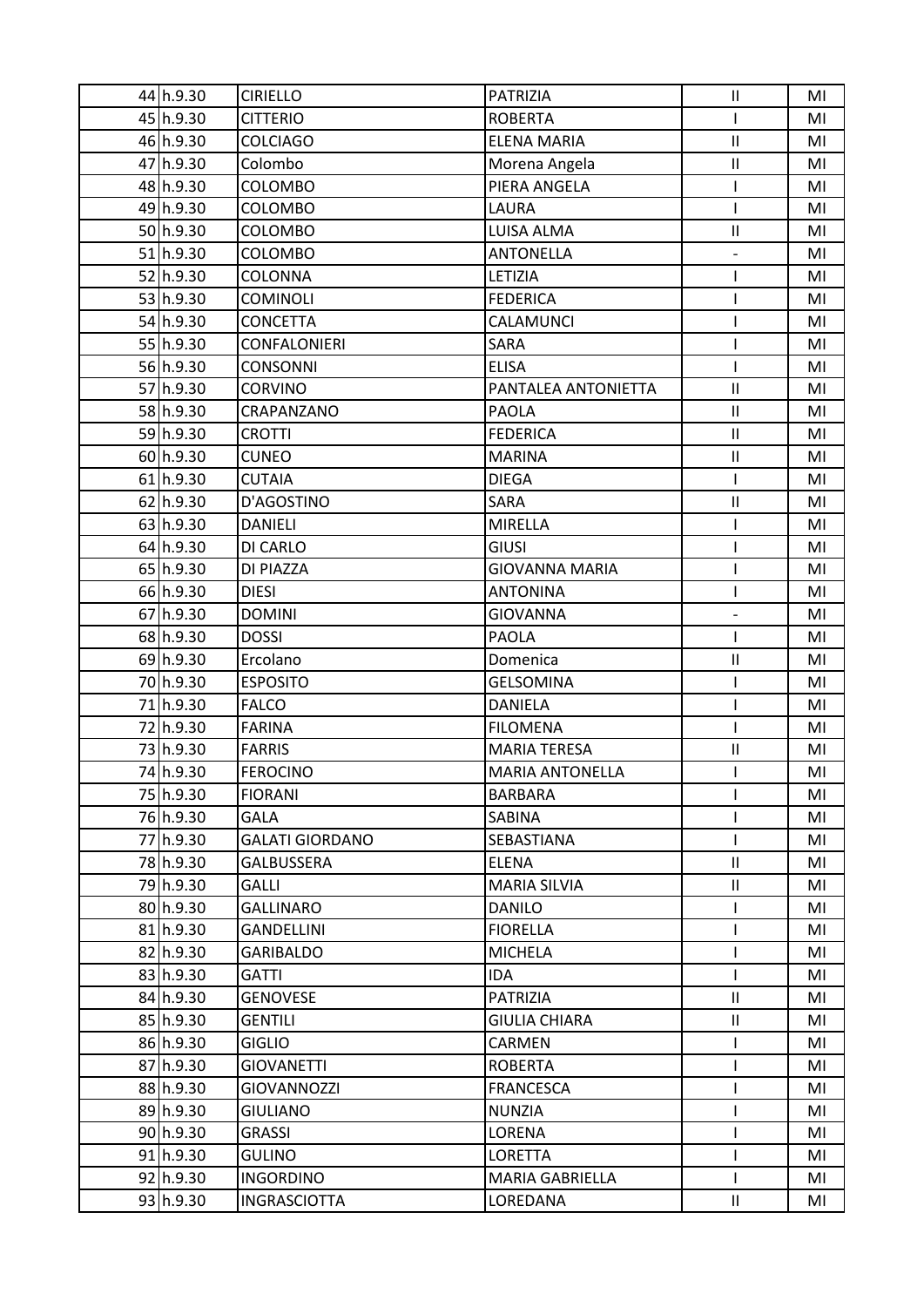| 94 h.9.30                  | <b>KRALI</b>                      | <b>ROSANNA</b>       |                            | MI |
|----------------------------|-----------------------------------|----------------------|----------------------------|----|
| 95 <sub>lh.9.30</sub>      | LAURINO                           | <b>ROBERTA</b>       |                            | MI |
| 96 h.9.30                  | <b>LIANA</b>                      | <b>BALDAN</b>        |                            | MI |
| 97 h.9.30                  | LO MIGLIO                         | <b>GIUSEPPA</b>      | $\sf II$                   | MI |
| 98 h.9.30                  | <b>LOFFREDO</b>                   | <b>MARIA ROSARIA</b> |                            | MI |
| 99 h.9.30                  | <b>LUCIFERO</b>                   | <b>ANNAMARIA</b>     | ı                          | MI |
| 100 h.9.30                 | <b>LUNGHI</b>                     | SILVANA              | ı                          | MI |
| 101 h.9.30                 | <b>MACCORA</b>                    | <b>FEDERICA</b>      | $\ensuremath{\mathsf{II}}$ | MI |
| 102 h.9.30                 | <b>MACRI</b>                      | <b>MARIA</b>         |                            | MI |
| 103 h.9.30                 | MAGANZA                           | LAURA                | $\sf II$                   | MI |
| 104 h.9.30                 | <b>MAGGIONI</b>                   | <b>MARIA LUISA</b>   | L                          | MI |
| 105 h.9.30                 | <b>MALENA</b>                     | <b>GIUSEPPINA</b>    | ı                          | MI |
| 106 h.9.30                 | Mancino                           | Teresa               | I                          | MI |
| 107 h.9.30                 | MANTEGAZZA                        | <b>GRAZIELLA</b>     | T                          | MI |
| 108 h.9.30                 | <b>MANTEGNA</b>                   | <b>LUCIA</b>         | $\sf II$                   | MI |
| 109 <sub>h.9.30</sub>      | <b>MARINI</b>                     | <b>PAOLA</b>         | ı                          | MI |
| 110h.9.30                  | Massaglia                         | Rosella              | ı                          | MI |
| 111 <sub>h.9.30</sub>      | massironi                         | elena maria          | I                          | MI |
| 112 h.9.30                 | MASTRAPASQUA                      | LAURA                | $\ensuremath{\mathsf{II}}$ | MI |
| 113h.9.30                  | <b>MAURI</b>                      | <b>TIZIANA</b>       | $\sf II$                   | MI |
| 114 <sub>h.9.30</sub>      | <b>MAZZA</b>                      | <b>MARIA ROSARIA</b> | ı                          | MI |
| 115 h.9.30                 | <b>MENDOLA</b>                    | <b>ITALIA</b>        | ı                          | MI |
| 116 h.9.30                 | <b>MEO</b>                        | <b>TIZIANA</b>       | I                          | MI |
| 117h.9.30                  | Micieli                           | Maria Antonietta     | $\ensuremath{\mathsf{II}}$ | MI |
| 118 h.9.30                 | <b>MINETTI</b>                    | <b>MARZIA</b>        | $\sf II$                   | MI |
| 119 <sub>h.9.30</sub>      | <b>MOLTENI</b>                    | <b>FRANCESCA</b>     | ı                          | MI |
| 120h.9.30                  | <b>VALENTE</b>                    | <b>GIOVANNA</b>      | I                          | MI |
| 121 h.14.00                | <b>MONASTERI</b>                  | PIERA MARIA          |                            | MI |
| 122 h.14.00                | <b>MONTELEONE</b>                 | <b>GIOVANNA</b>      | $\overline{\phantom{0}}$   | MI |
| 123 h.14.00                | Monticelli                        | Piera                |                            | MI |
| 124 h.14.00                | MONZIO COMPAGNONI                 | VALERIA              |                            | MI |
| 125 h.14.00                | <b>MOSCATO</b>                    | <b>GIUSEPPA</b>      | T                          | MI |
| 126 h.14.00                | MUSARO'                           | <b>GIUSEPPINA</b>    | $\ensuremath{\mathsf{II}}$ | MI |
| 127 h.14.00                | <b>NICOSIA</b>                    | <b>MIRIAM</b>        | $\mathbf{II}$              | MI |
| 128 h.14.00                | <b>NOGAROTTO</b>                  | <b>CHIARA</b>        | $\overline{a}$             | MI |
| 129 h.14.00                | OLDANI                            | <b>EMANUELA</b>      | $\mathbf{II}$              | MI |
| 130 h.14.00                | <b>OLLA</b>                       | VALERIA              | $\mathsf{I}$               | MI |
| 131 h.14.00                | <b>OSIO</b>                       | <b>MARIA LUISA</b>   | I                          | MI |
| 132 h.14.00                | <b>PADOVANI</b>                   | LAURA                | L                          | MI |
| 133 h.14.00                | <b>PAGNOTTA</b>                   | <b>ANTONELLA</b>     | $\overline{a}$             | MI |
| 134 h.14.00                | PALEARI                           | ELISABETTA MARIA     | L                          | MI |
| 135 h.14.00                | PALMA                             | <b>ROSA</b>          | Ш                          | MI |
| 136 h.14.00                | <b>PAOLETTI</b>                   | PAOLA                | $\overline{\phantom{0}}$   | MI |
| 137 h.14.00                | <b>PAROLINI</b>                   | <b>TIZIANA</b>       | I                          | MI |
| 138 h.14.00                | PELLEGRINI                        | ALESSANDRA           | $\sf II$                   | MI |
| 139 h.14.00                | PESSINA                           | <b>EMANUELA</b>      | L                          | MI |
| 140 h.14.00                | <b>PINTO</b>                      | <b>STEFANIA</b>      | ı                          | MI |
|                            |                                   |                      |                            |    |
| 141 h.14.00                | <b>PIZZUTO</b>                    | <b>CONCETTA</b>      | I                          | MI |
| 142 h.14.00<br>143 h.14.00 | <b>PONTI</b><br><b>PONTORIERO</b> | LUCIANA<br>SABINA    | I                          | MI |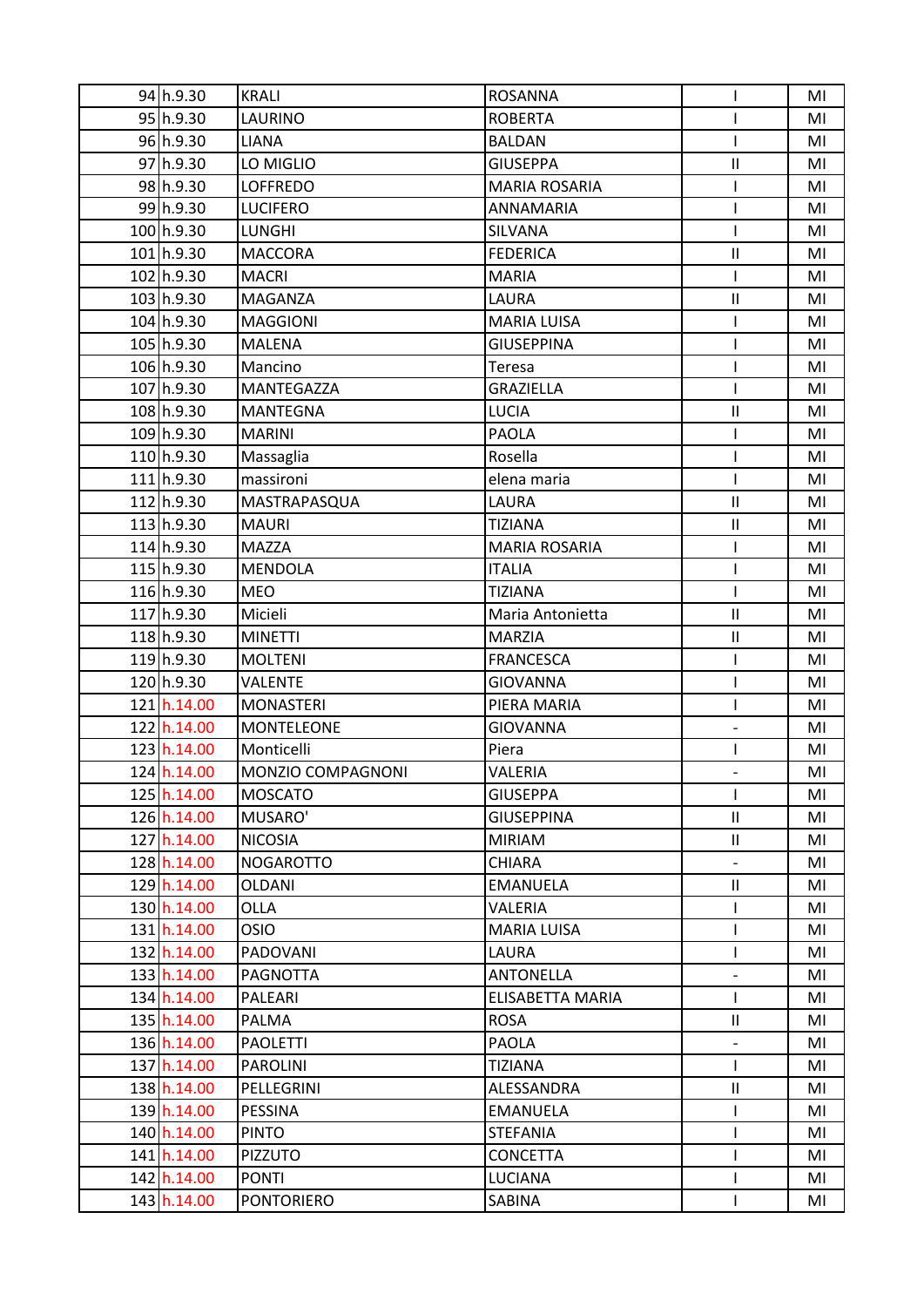| 144 h.14.00 | <b>POSTERINO</b>       | <b>CATERINA</b>        | $\ensuremath{\mathsf{II}}$ | MI        |
|-------------|------------------------|------------------------|----------------------------|-----------|
| 145 h.14.00 | <b>POZZI</b>           | CARLOTTA               |                            | MI        |
| 146 h.14.00 | POZZONI                | ELENA LUISA GUIA       | I                          | MI        |
| 147 h.14.00 | <b>QUATTROCCHI</b>     | MARIA GRAZIA GABRIELA  | T                          | MI        |
| 148 h.14.00 | <b>RAGONE</b>          | <b>MARIA</b>           |                            | MI        |
| 149 h.14.00 | <b>RANDAZZO</b>        | <b>ANNA MARIA</b>      | $\overline{\phantom{0}}$   | MI        |
| 150 h.14.00 | <b>RATTI</b>           | <b>LUISA</b>           | L                          | MI        |
| 151 h.14.00 | RATTI                  | <b>FLAVIO</b>          | $\sf II$                   | MI        |
| 152 h.14.00 | <b>RE</b>              | <b>MARIA DONATELLA</b> | I                          | MI        |
| 153 h.14.00 | REDAELLI               | <b>EVALERIA</b>        | I                          | MI        |
| 154 h.14.00 | <b>RESASCO</b>         | <b>MARIA VITTORIA</b>  |                            | MI        |
| 155 h.14.00 | <b>ROCCA</b>           | <b>MARIA CONCETTA</b>  |                            | MI        |
| 156 h.14.00 | <b>ROMANO</b>          | <b>ROSSANA</b>         |                            | MI        |
| 157 h.14.00 | <b>RUSSO</b>           | <b>ESTER</b>           |                            | MI        |
| 158 h.14.00 | <b>SACCHETTI</b>       | <b>MARIA FRANCESCA</b> |                            | MI        |
| 159 h.14.00 | SANDRINELLI            | <b>MONICA</b>          | $\ensuremath{\mathsf{II}}$ | MI        |
| 160 h.14.00 | SANSALONE              | VINCENZA IMMACOLATA    | I                          | MI        |
| 161 h.14.00 | SANTANGELO             | <b>ROSANNA</b>         | $\overline{a}$             | MI        |
| 162 h.14.00 | SANTERAMO              | <b>ANNA MARIA</b>      | T                          | MI        |
| 163 h.14.00 | <b>SCIABBARRASI</b>    | <b>CROCETTA</b>        | I                          | MI        |
| 164 h.14.00 | Sciara                 | Rosa                   |                            | MI        |
| 165 h.14.00 | <b>SCIORTINO</b>       | <b>MARIA ANNA</b>      | $\ensuremath{\mathsf{II}}$ | MI        |
| 166 h.14.00 | <b>SCOTTO DI FREGA</b> | <b>CRISTINA</b>        | L                          | MI        |
| 167 h.14.00 | <b>SELLERI</b>         | <b>BARBARA</b>         | I                          | MI        |
| 168 h.14.00 | Serra                  | Margherita             | I                          | MI        |
| 169 h.14.00 | <b>SEVESO</b>          | <b>ELISABETTA</b>      | $\ensuremath{\mathsf{II}}$ | MI        |
| 170 h.14.00 | <b>SINATORA</b>        | <b>ROSAMARIA</b>       | I                          | MI        |
| 171 h.14.00 | <b>SIRONI</b>          | <b>LAURA DONATA</b>    |                            | MI        |
| 172 h.14.00 | <b>SORGE</b>           | <b>NICOLETTA</b>       |                            | MI        |
| 173 h.14.00 | SPANO'                 | <b>CHIARA</b>          |                            | MI        |
| 174 h.14.00 | <b>SPROVIERI</b>       | <b>MATILDE PAOLA</b>   |                            | MI        |
| 175 h.14.00 | <b>TAURO</b>           | <b>MARIA PIA</b>       |                            | MI        |
| 176 h.14.00 | <b>TELLOLI</b>         | <b>MONICA</b>          |                            | MI        |
| 177 h.14.00 | terrosi vagnoli        | caterina               | ı                          | MI        |
| 178 h.14.00 | <b>TRAVALI</b>         | <b>ANTONELLA</b>       | I                          | MI        |
| 179 h.14.00 | <b>TRIPODI</b>         | <b>ROSA</b>            | $\overline{a}$             | MI        |
| 180 h.14.00 | <b>TULLO</b>           | LAURA                  | I                          | MI        |
| 181 h.14.00 | VAGO                   | <b>STEFANIA</b>        | $\overline{\phantom{0}}$   | MI        |
| 182 h.14.00 | VALASSINA              | <b>CINZIA</b>          | I                          | MI        |
| 183 h.14.00 | <b>VELATI</b>          | SONIA                  | ı                          | MI        |
| 184 h.14.00 | VERGANI                | PATRIZIA CARLA         |                            | MI        |
| 185 h.14.00 | VIGANO'                | LAURA                  | I                          | MI        |
| 186 h.14.00 | VILLA                  | LUISA CHIARA           | ı                          | MI        |
| 187 h.14.00 | <b>VITALE</b>          | <b>GIUSEPPINA</b>      | I                          | MI        |
| 188 h.14.00 | <b>VITRUGNO</b>        | <b>MARIA ELEONORA</b>  | L                          | MI        |
| 189 h.14.00 | ZAFFARANA              | <b>DANIELA</b>         | $\overline{\phantom{0}}$   | MI        |
| 190 h.14.00 | <b>TRIMBOLI</b>        | <b>NATASCIA</b>        | I                          | <b>BS</b> |
| 191 h.14.00 | <b>BONAFREDDI</b>      | <b>CLAUDIA</b>         | I                          | <b>BS</b> |
| 192 h.14.00 | <b>GHIDINELLI</b>      | MARIANGELA             | $\rm{II}$                  | <b>BS</b> |
| 193 h.14.00 | <b>GORGONE</b>         | <b>GIUSEPPA</b>        | L                          | <b>BS</b> |